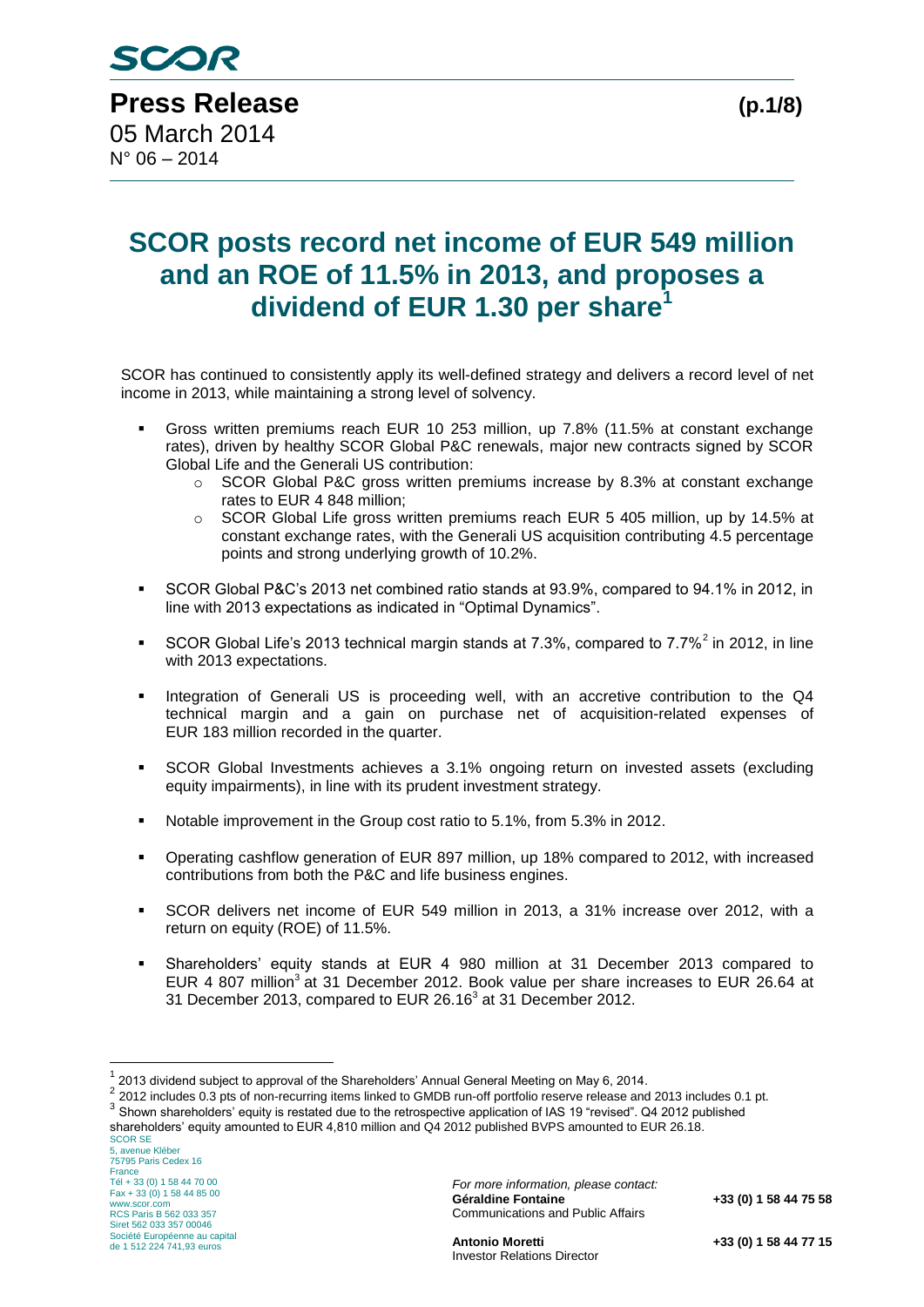

 $N^{\circ}$  06 – 2014

- 2013 solvency ratio, according to the Group's internal model, stands at 221%, at the top end of the "Optimal Dynamics" target range of 185-220%<sup>4</sup>.
- Proposed dividend of EUR 1.30 per share for 2013<sup>1</sup>, up from EUR 1.20 for 2012, confirming SCOR's superior risk/return value proposition to its shareholders and representing a payout ratio of 44%. SCOR has paid stable or increasing dividends since 2005. The proposed exdividend for 2013 will be set at EUR 1.30 on 12 May 2014 and the dividend will be paid on 15 May 2014.

|                                               |         | YTD        |                                     |         | <b>QTD</b> |                                      |  |  |
|-----------------------------------------------|---------|------------|-------------------------------------|---------|------------|--------------------------------------|--|--|
| In EUR millions (rounded)                     | Q4 2013 | Q4 2012    | Variation                           | Q4 2013 | Q4 2012    | Variation                            |  |  |
| Gross written premiums                        | 10 253  | 9514       | $+7.8\%$ (+11.5% at<br>constant FX) | 2 7 1 4 | 2 3 0 0    | $+18.0\%$ (+23.3% at<br>constant FX) |  |  |
| Group cost ratio                              | 5.1%    | 5.3%       | $-0.2$ pts                          | 5.4%    | 5.9%       | $-0.6$ pts                           |  |  |
| Net return on invested<br>assets <sup>5</sup> | 2.6%    | 3.0%       | $-0.4$ pts                          | 2.6%    | 3.3%       | $-0.7$ pts                           |  |  |
| Annualized ROE                                | 11.5%   | 9.1%       | $+2.4$ pts                          | 21.5%   | 8.8%       | $+12.8$ pts                          |  |  |
| Net income                                    | 549     | 418        | $+31.3%$                            | 247     | 100        | 147%                                 |  |  |
| Shareholders' equity                          | 4 9 8 0 | 4 80 $7^3$ | $+3.6%$                             | 4 9 8 0 | 4 80 $7^3$ | $+3.6%$                              |  |  |
| P&C Combined ratio                            | 93.9%   | 94.1%      | $-0.2$ pts                          | 93.3%   | 95.0%      | $-1.7$ pts                           |  |  |
| Life technical margin                         | 7.3%    | 7.7%       | $-0.4$ pts                          | 7.5%    | $9.0\%$    | $-1.5$ pts                           |  |  |

## **SCOR Group Q4 2013 key financial details\*:**

\* As reported in the 2013 *Document de Reference*

The final quarter of 2013 was again very active for SCOR, including the successful closing and integration of the Generali US acquisition<sup>6</sup>, the signing of an innovative longevity transaction<sup>7</sup>, and the renewal and significant improvement of the innovative contingent capital facility<sup>8</sup>. These numerous developments, which underline the Group's high level of profitability and solvency, have led to S&P awarding a positive outlook to the Group's  $A+$  rating<sup>9</sup>, and to financial market recognition, with a stock price return of 30% and Total Shareholder Returns (TSR)<sup>10</sup> of 36% in 2013.

The current year is also off to a promising start, with the implementation of SCOR's first sidecar facility, "Atlas  $X^{"1"}$ , and a strong performance in the January renewals<sup>12</sup>.

1

<sup>4</sup> Ratio of available capital over SCR, projected solvency ratio including Generali US.

<sup>&</sup>lt;sup>5</sup> Including equity impairments.

<sup>6</sup> See press release of 01 October 2013.

 $\frac{7}{1}$  See press release of 04 December 2013.

 $^8$  See press release of 23 December 2013.

 $9^9$  See press release of 21 November 2013.

<sup>10</sup> TSR: Total Shareholder Returns: represents the share price appreciation + dividends paid out.

<sup>&</sup>lt;sup>11</sup> See press release of 06 January 2014.

<sup>&</sup>lt;sup>12</sup> See press release of 05 February 2014.

SCOR SE 5, avenue Kléber 75795 Paris Cedex 16 France Tél + 33 (0) 1 58 44 70 00 Fax + 33 (0) 1 58 44 85 00 www.scor.com RCS Paris B 562 033 357 Siret 562 033 357 00046 Société Européenne au capital de 1 512 224 741,93 euros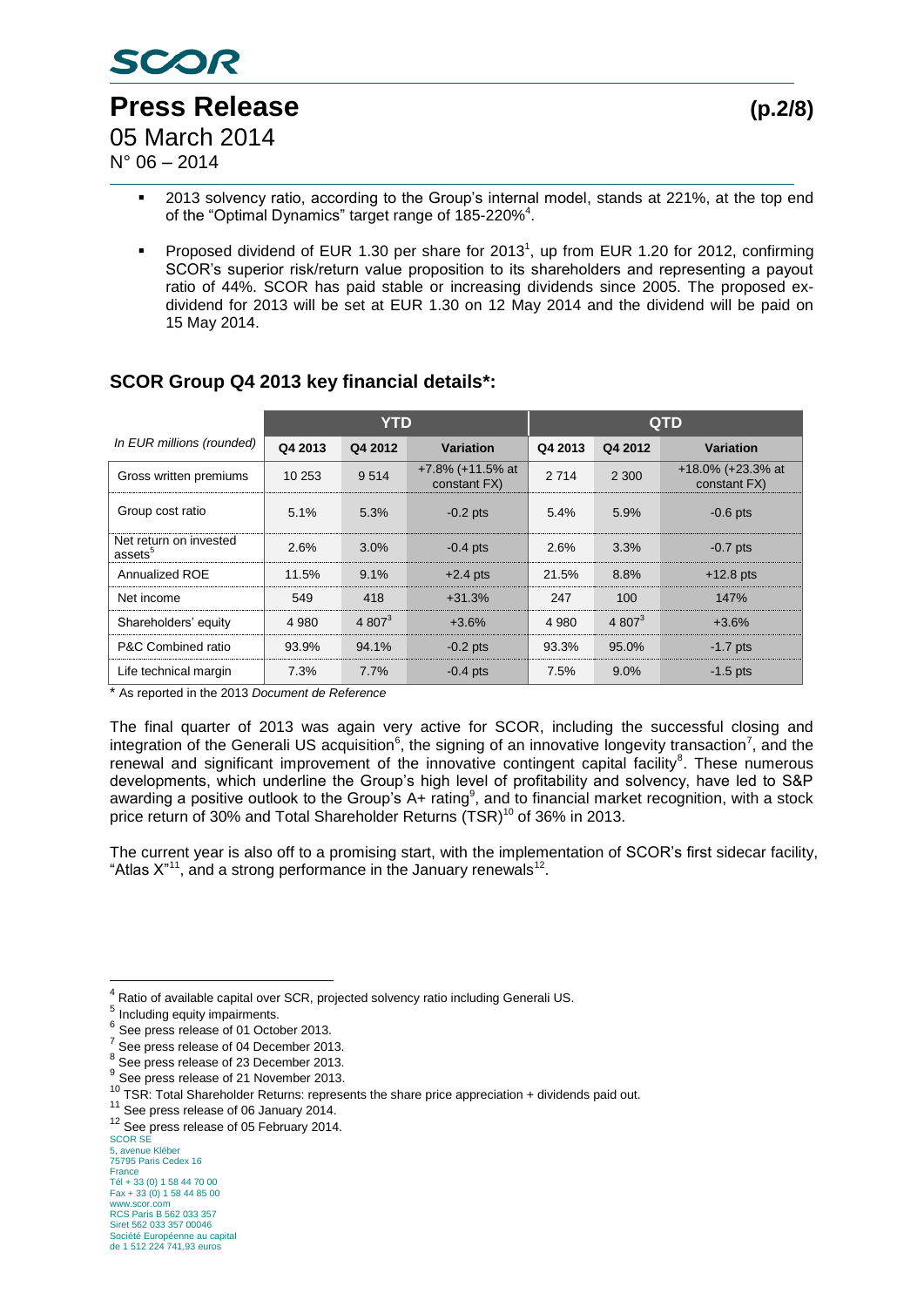

**Denis Kessler, Chairman & Chief Executive Officer of SCOR, comments:** "*Dynamic is the word that best describes the Group throughout 2013, in all our business areas. Thanks to the implementation of major projects, to successful organic as well as external growth, to a disciplined and innovative solvency policy and to the strengthening of our presence on the international market, SCOR has improved its positioning, its image and its reputation as a major reinsurance player. This positioning was reinforced by S&P awarding a positive outlook to our A+ rating. A record level of net earnings and strong ROE, while respecting a strong solvency position, are also a gratifying reflection of our efforts. Finally, 2013 was marked by the conclusion of the Group's fourth strategic plan, "Strong Momentum", for which all of the objectives were achieved, and by the launch of our new three-year plan, "Optimal Dynamics". SCOR is well positioned for the current financial environment and reinsurance market developments."*

**SCOR Global P&C continues to combine growth and technical profitability while performing well towards the "Optimal Dynamics" objectives and assumptions**

**\***

**\* \***

*Key SCOR Global P&C figures\*:*

|                           |         |         | YTD                                    | <b>QTD</b> |         |                                    |  |
|---------------------------|---------|---------|----------------------------------------|------------|---------|------------------------------------|--|
| In EUR millions (rounded) | Q4 2013 | Q4 2012 | <b>Variation</b>                       | Q4 2013    | Q4 2012 | <b>Variation</b>                   |  |
| Gross written premiums    | 4 8 4 8 | 4 6 5 0 | $+4.3%$<br>$(8.3\%$ at constant $FX$ ) | 1 2 0 1    | 1 1 3 3 | $+6.0%$<br>(+12.3% at constant FX) |  |
| Combined ratio            | 93.9%   | 94.1%   | $-0.2$ pts                             | 93.3%      | 95.0%   | $-1.7$ pts                         |  |

\* As reported in the 2013 *Document de Reference*

SCOR Global P&C records gross written premium growth of 4.3% in 2013 (+8.3% at constant exchange rates) to EUR 4 848 million. Taking account of the negative impact of exchange rate developments, this growth rate compares favourably to the annual growth assumption of around 6% indicated at the January 2013 renewals.

SCOR Global P&C achieves a net combined ratio of 93.9%. This is significantly better than the 95-96% "Strong Momentum" assumption and is within the 93-94% "Optimal Dynamics" range. This excellent performance is characterized by:

- A further improved net attritional loss ratio of 57.7%, including a 0.7 point impact of EUR 31 million of reserve releases in the second quarter of 2013. The normalized attritional loss ratio of 58.4% (versus 60.1% in 2012) positions us well in the early part of "Optimal Dynamics" versus the assumed trend towards 57% over the three years of the plan.
- A net nat cat loss ratio of 6.4%, consistent with the transition towards the 7% budget set out in "Optimal Dynamics".
- An increase in commissions to 23.1%, due to the development of business at Lloyd's.

SCOR SE 5, avenue Kléber 75795 Paris Cedex 16 France Tél + 33 (0) 1 58 44 70 00 Fax + 33 (0) 1 58 44 85 00 www.scor.com RCS Paris B 562 033 357 Siret 562 033 357 00046 Société Européenne au capital de 1 512 224 741,93 euros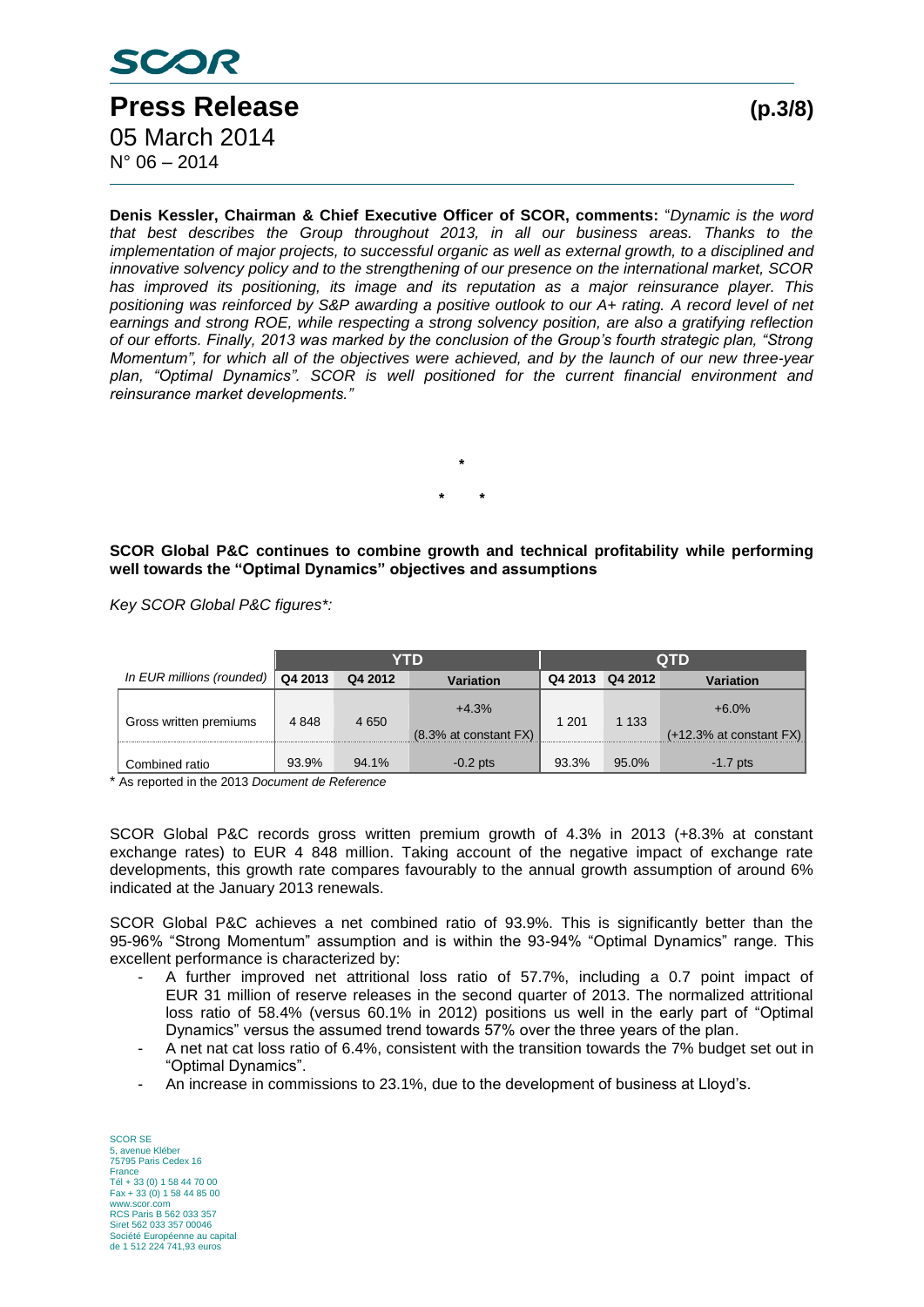

Throughout 2013, the Group's non-life reinsurance arm has recorded excellent renewals on all continents (+9% in January, +6% in April and +8.5% in July 2013). This trend has continued at the 1 January 2014 renewals with premium growth of 5%. SCOR Global P&C continues to dynamically manage its portfolio and underwriting policy, while developing an overall offering in line with the needs of its clients.

#### **SCOR Global Life combines a healthy technical margin with excellent growth, confirming the dynamism of the franchise**

*SCOR Global Life key figures\*:* 

|                              |         |         | YTD                                       | <b>QTD</b> |         |                                           |  |
|------------------------------|---------|---------|-------------------------------------------|------------|---------|-------------------------------------------|--|
| In EUR millions<br>(rounded) | Q4 2013 | Q4 2012 | Variation                                 | Q4 2013    | Q4 2012 | Variation                                 |  |
| Gross written premiums       | 5 4 0 5 | 4 8 6 4 | $+11.1%$<br>$(+14.5\%$ at constant $FX$ ) | 1513       | 1 1 6 7 | $+29.6%$<br>$(+33.9\%$ at constant $FX$ ) |  |
| Life technical margin        | 7.3%    | 7.7%    | $-0.4$ pts                                | 7.5%       | $9.0\%$ | $-1.5$ pts                                |  |

\* As reported in the 2013 *Document de Reference*

2013 was a very active year for the Group's life reinsurance arm, with the acquisition of Generali US finalised in October, the signing of new contracts in Asia, the UK and the Iberian Peninsula and the successful capture of various opportunities in its financial solutions and longevity strategic segments. All of this has enabled SCOR Global Life to record strong written premium growth of 11% compared to 2012 (+14.5% at constant exchange rates) to EUR 5 405 million.

The excellent performance is notably due to the acquisition of Generali US, which contributes gross written premiums of EUR 209 million in the fourth quarter 2013, and to double-digit organic growth (+10.2% at constant exchange rates). The UK, Ireland, Spain and Asia contribute to the robust organic growth, as do longevity and financial solutions. These growth areas are partly offset by negative exchange rate impacts (EUR 163 million) and selective decreases in the Middle East, France and the Nordic countries, as well as in disability and personal accident.

SCOR Global Life records a healthy technical margin of 7.3% (compared to 7.7% in 2012, which contained a greater element of non-recurring items). Underlying performance is being maintained in line with the "Optimal Dynamics" assumption of 7% (which reflects ongoing changes in the portfolio mix).

The acquisition of Generali US has strengthened SCOR's position on the US life reinsurance market, making SCOR Global Life Americas (SGLA) the leading life reinsurer in the US. The integration is ahead of schedule with business organisation, pricing processes and HR systems already in place. The fact that there has been no client attrition, or key talent loss, confirms SCOR's excellent track record when integrating new acquisitions. A further testament to the successful execution of this acquisition is the confirmation with Q4 results of a gain on purchase of EUR 183 million, net of acquisition-related expenses. This easily confirms SCOR's original estimate of in excess of EUR 100 million and a revised estimate of in excess of EUR 150 million given at the time of the Q3 results.

SCOR SE avenue Kléber 75795 Paris Cedex 16 France Tél + 33 (0) 1 58 44 70 00 Fax + 33 (0) 1 58 44 85 00 www.scor.com RCS Paris B 562 033 357 Siret 562 033 357 00046 Société Européenne au capital de 1 512 224 741,93 euros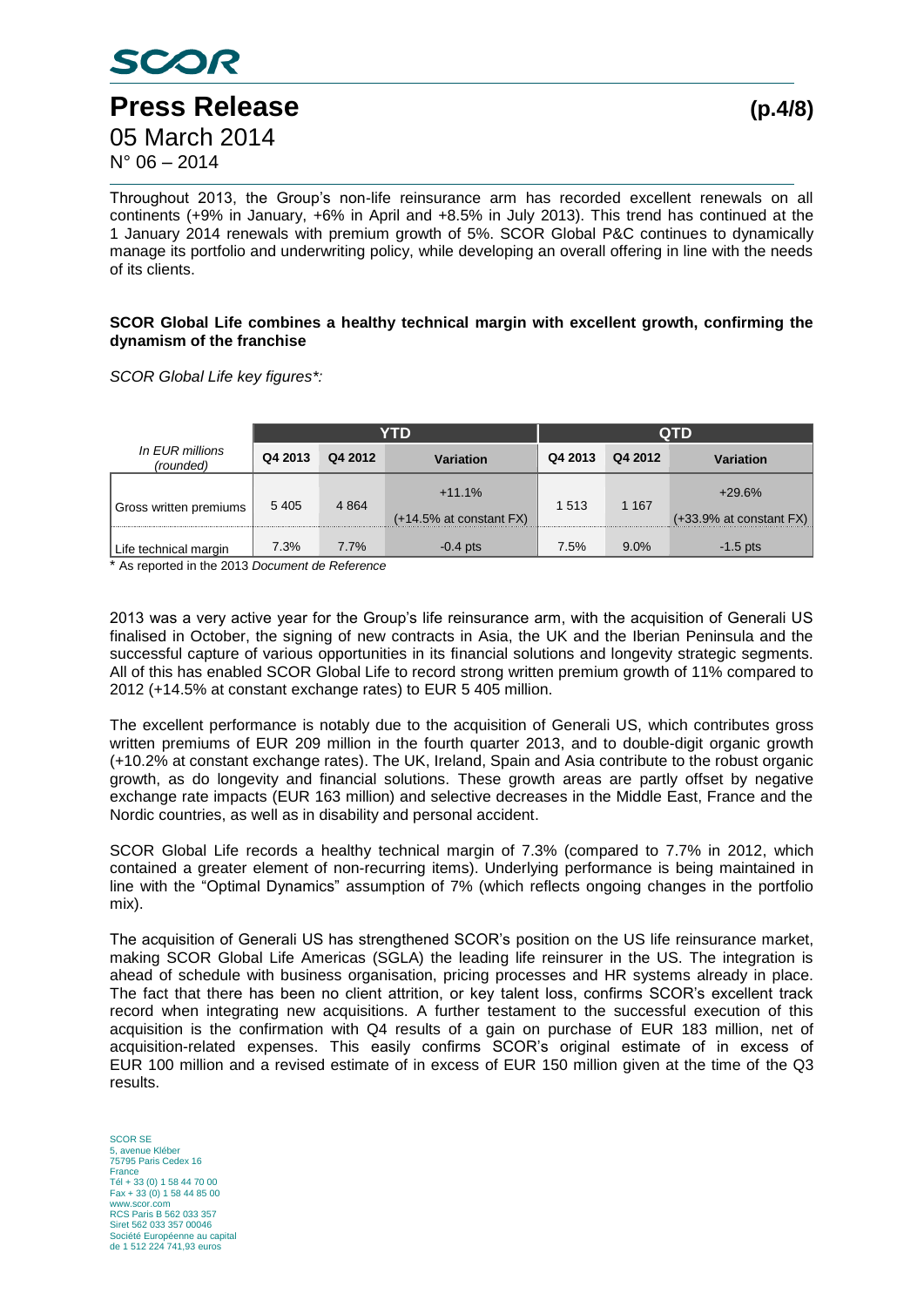## **SCOR Global Investments delivers an ongoing return on invested assets of 3.1% (excluding equity impairments)**

*SCOR Global Investments key financial details\*:*

|                                              |         | YTD     |            | <b>QTD</b> |         |            |  |
|----------------------------------------------|---------|---------|------------|------------|---------|------------|--|
| In EUR millions (rounded)                    | Q4 2013 | Q4 2012 | Variation  | Q4 2013    | Q4 2012 | Variation  |  |
| Total investments                            | 23 368  | 22 248  | $+5.0%$    | 23 368     | 22 248  | $+5.0%$    |  |
| of which total<br>invested assets            | 15 187  | 13 982  | $+8.6%$    | 15 187     | 13 982  | $+8.6%$    |  |
| of which total funds<br>withheld by cendants | 8 1 8 1 | 8 2 6 6 | $-1.0%$    | 8 1 8 1    | 8 2 6 6 | $-1.0%$    |  |
| Return on investments <sup>13</sup>          | 2.4%    | 2.7%    | $-0.3$ pts | 2.3%       | 2.9%    | $-0.6$ pts |  |
| Return on invested<br>assets $^{14}$         | 2.6%    | 3.0%    | $-0.4$ pts | 2.6%       | 3.3%    | $-0.7$ pts |  |

\* As reported in the 2013 *Document de Reference*

In an economic and financial environment that is slightly improved but remains uncertain, SCOR Global Investments continued its policy of progressively reallocating its liquidity in the fourth quarter 2013 while selectively increasing the duration of the fixed income portfolio, in line with the "Optimal Dynamics" strategic plan.

Thus, cash and short-term investments have been reduced by 4 points over the quarter and reinvested mainly within the fixed income portfolio, as well as in corporate loans, infrastructure loans and real estate loans. The duration of the fixed income portfolio reaches 3.4 years (excluding cash) at 31 December 2013, compared to 2.9 years at 30 June 2013 and 2.7 years at 31 December 2012. This increase in duration is mainly on GBP- and USD-denominated portfolios.

The quality of the fixed income portfolio has been maintained, with a stable average rating of AA-. At 31 December 2013, expected cash flow on the fixed income portfolio over the next 24 months stands at EUR 6.1 billion (including cash and short-term investments), facilitating dynamic management of the reinvestment policy.

In 2013, the invested assets portfolio generated a financial contribution of EUR 372 million. The active management policy employed by SCOR Global Investments has enabled the Group to record capital gains of EUR 130 million in 2013. The Group has rigorously applied its amortization and impairment policy to its investment portfolio. Investment impairments through the profit & loss statement stand at EUR 97 million for 2013, of which EUR 64 million apply to equities which are net asset value neutral. The third quarter 2013 marked the end of equity impairments impacting the profit & loss statement. At current market levels, SCOR does not expect further impairments on the equity portfolio.

Excluding equity impairments, the ongoing return on invested assets stands at 3.1% for the full year 2013 (2.6% including equity impairments). Taking account of funds withheld by cedants, the net rate of return on investments is 2.4% over the period.

1

 $13$  Including interest on deposits (i.e. interest on funds withheld).

 $14$  Including equity impairments, and excluding interest on deposits (i.e. interest on funds withheld).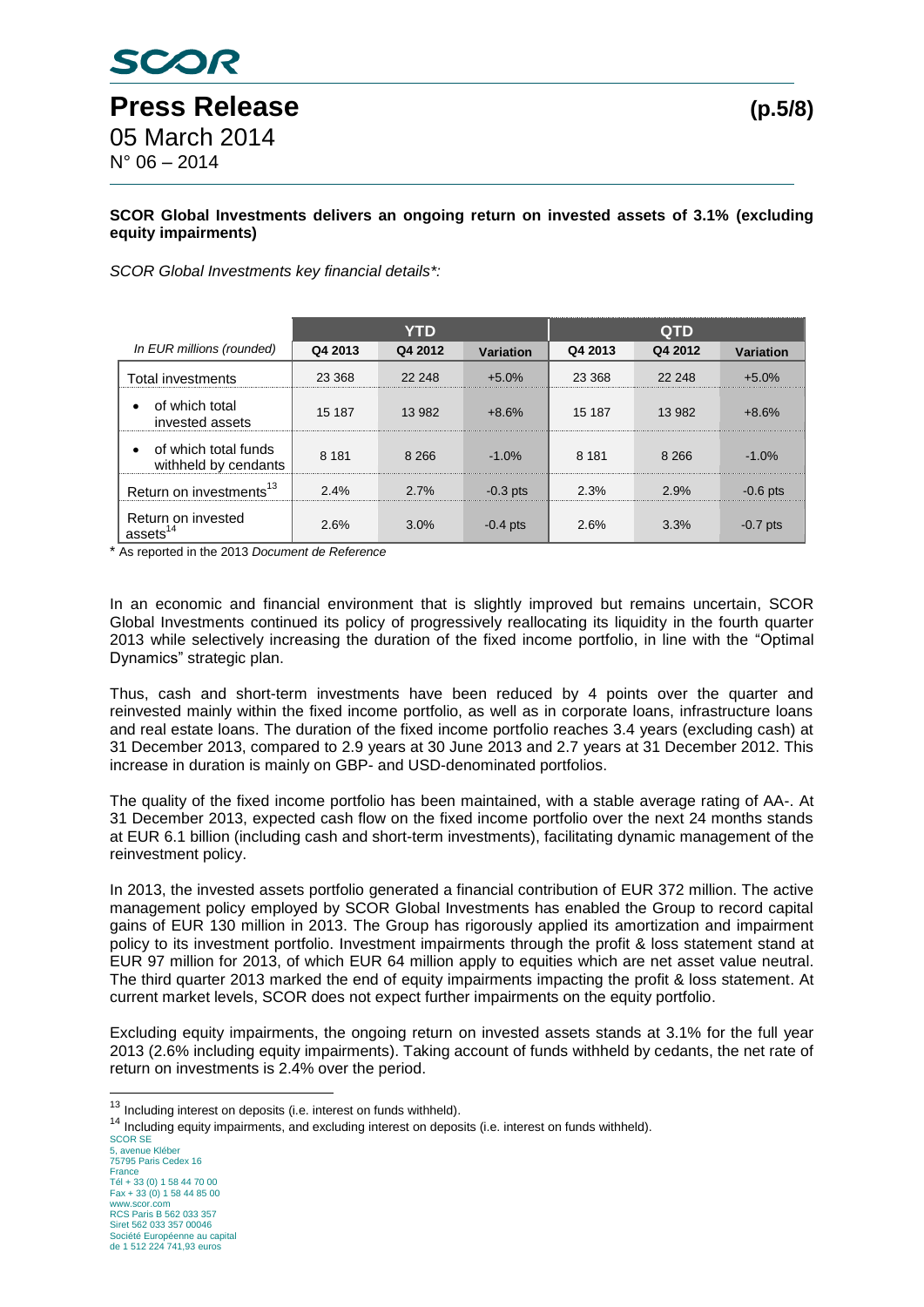

Invested assets (excluding funds withheld by cedants) stand at EUR 15 187 million at 31 December 2013, representing a growth rate of 9% in 2013. This growth is supported by the Generali US acquisition and comes despite negative currency impacts. Invested assets are composed as follows: 10% cash (down compared to 30 September 2013, essentially taking account of the investment programme and, to a lesser extent, the finalisation of the acquisition of Generali US that took place on 1 October 2013), 76% fixed income (of which 4% are short-term investments), 3% loans, 3% equities, 5% real estate and 3% other investments. Total investments, including EUR 8 181 million of funds withheld, stand at EUR 23 368 million at 31 December 2013, compared to EUR 22 248 million at 31 December 2012.

> **\* \* \***

In the 2013 annual results presentation and in this press release, two sets of financial data are used: published accounts & pro-forma information. Unless otherwise indicated, press release figures relate to the published accounts.

#### **Audited published accounts: Full year and 4th quarter accounts**

- Reflect Q4 2013 figures for Generali US from acquisition date.
- Audited annual accounts have been prepared reflecting the Generali US from acquisition date.
- **Prior year comparatives do not include Generali US.**

#### **Unaudited pro-forma information: Full year information**

- Following IFRS 3 guidance an acquirer shall disclose information that enables users of its financial statements to evaluate the nature and financial impact of business combinations that were effected during the period. In addition, in accordance with AMF rules, pro-forma financial information can be provided on a voluntary basis.
- The unaudited pro-forma financial information as of 31 December 2013 is presented to illustrate the effects on SCOR's income statement of the Generali US acquisition as if the acquisition had taken place on 1 January 2013. A pro-forma income statement is also included in the 2013 DDR.
- No prior year comparatives presented.

SCOR SE zurion.<br>
avenue Kléber 75795 Paris Cedex 16 France Tél + 33 (0) 1 58 44 70 00 Fax + 33 (0) 1 58 44 85 00 www.scor.com RCS Paris B 562 033 357 Siret 562 033 357 00046 Société Européenne au capital de 1 512 224 741,93 euros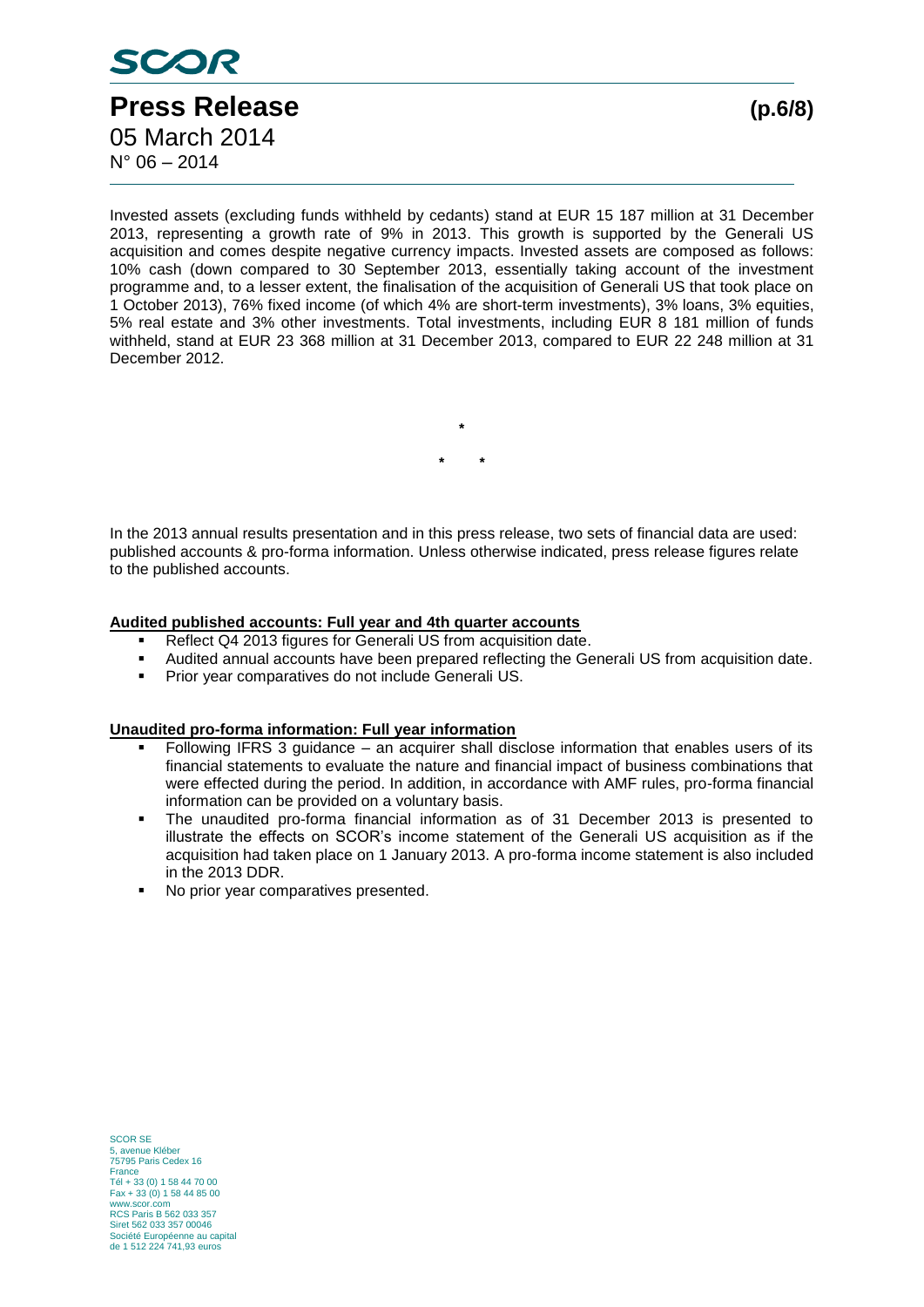## **P&L Key figures Q4 2013 YTD and QTD (in EUR millions)\***

|                               | Q4 2013<br><b>YTD</b> | Q4 2012<br><b>YTD</b> | Variation<br>$(\%)$ | Q4 2013<br><b>QTD</b> | Q4 2012<br><b>QTD</b> | Variation<br>$(\%)$ |
|-------------------------------|-----------------------|-----------------------|---------------------|-----------------------|-----------------------|---------------------|
| <b>Gross written premiums</b> | 10 253                | 9 5 1 4               | $+7.8%$             | 2 7 1 4               | 2 300                 | $+18%$              |
| P&C gross written premiums    | 4 8 4 8               | 4 6 5 0               | $+4.3%$             | 1 201                 | 1 1 3 3               | $+6.0%$             |
| Life gross written premiums   | 5405                  | 4 8 64                | $+11.1%$            | 1 5 1 3               | 1 1 6 7               | $+29.6%$            |
| Net investment income         | 512                   | 566                   | $-9.5%$             | 128                   | 155                   | $-17.4\%$           |
| <b>Operating results</b>      | 783                   | 632                   | $+23.9%$            | 329                   | 157                   | $+109.6%$           |
| Net income                    | 549                   | 418                   | $+31.3%$            | 247                   | 100                   | $+147%$             |
| Earnings per share (EUR)      | 2.96                  | 2.28                  | $+29.8%$            | 1.32                  | 0.55                  | $+140%$             |
| Operating cash flow           | 897                   | 761                   | $+17.9%$            | 175                   | 205                   | $-14.6%$            |

\* As reported in the 2013 *Document de Reference*

#### **P&L Key ratios Q4 2013 YTD and QTD\***

|                                     | Q4 2013<br><b>YTD</b> | Q4 2012<br><b>YTD</b> | <b>Variation</b><br>$(\%)$ | Q4 2013<br><b>QTD</b> | Q4 2012<br><b>QTD</b> | Variation<br>$(\%)$ |
|-------------------------------------|-----------------------|-----------------------|----------------------------|-----------------------|-----------------------|---------------------|
| Return on investments <sup>1</sup>  | 2.4%                  | 2.7%                  | $-0.3$ pts                 | 2.3%                  | 2.9%                  | $-0.6$ pts          |
| Return on invested assets 1,2"      | 2.6%                  | 3.0%                  | $-0.4$ pts                 | 2.6%                  | 3.3%                  | $-0.7$ pts          |
| P&C net combined ratio <sup>3</sup> | 93.9%                 | 94.1%                 | $-0.2$ pts                 | 93.3%                 | 95.0%                 | $-1.7$ pts          |
| Life technical margin <sup>4</sup>  | 7.3%                  | 7.7%                  | $-0.4$ pts                 | 7.5%                  | $9.0\%$               | $-1.5$ pts          |
| Group cost ratio <sup>3</sup>       | 5.1%                  | 5.3%                  | $-0.2$ pts                 | 5.4%                  | 5.9%                  | $-0.6$ pts          |
| <b>Return on equity (ROE)</b>       | 11.5%                 | 9.1%                  | $2.4$ pts                  | 21.5%                 | 8.8%                  | $+12.8$ pts         |

\* As reported in the 2013 *Document de Reference*

\*\* with equity impairments

*1: Annualised; 2: Excluding funds withheld by cedants; 3: The combined ratio is the sum of the total claims, the total commissions and the total P&C management expenses, divided by the net earned premiums of SCOR Global P&C; 4: The*  technical margin for SCOR Global Life is the technical result divided by the net earned premiums of SCOR Global Life; 5: The *cost ratio is the total management expenses divided by the gross written premiums.*

SCOR SE 5, avenue Kléber 75795 Paris Cedex 16 France Tél + 33 (0) 1 58 44 70 00 Fax + 33 (0) 1 58 44 85 00 www.scor.com RCS Paris B 562 033 357 Siret 562 033 357 00046 Société Européenne au capital de 1 512 224 741,93 euros